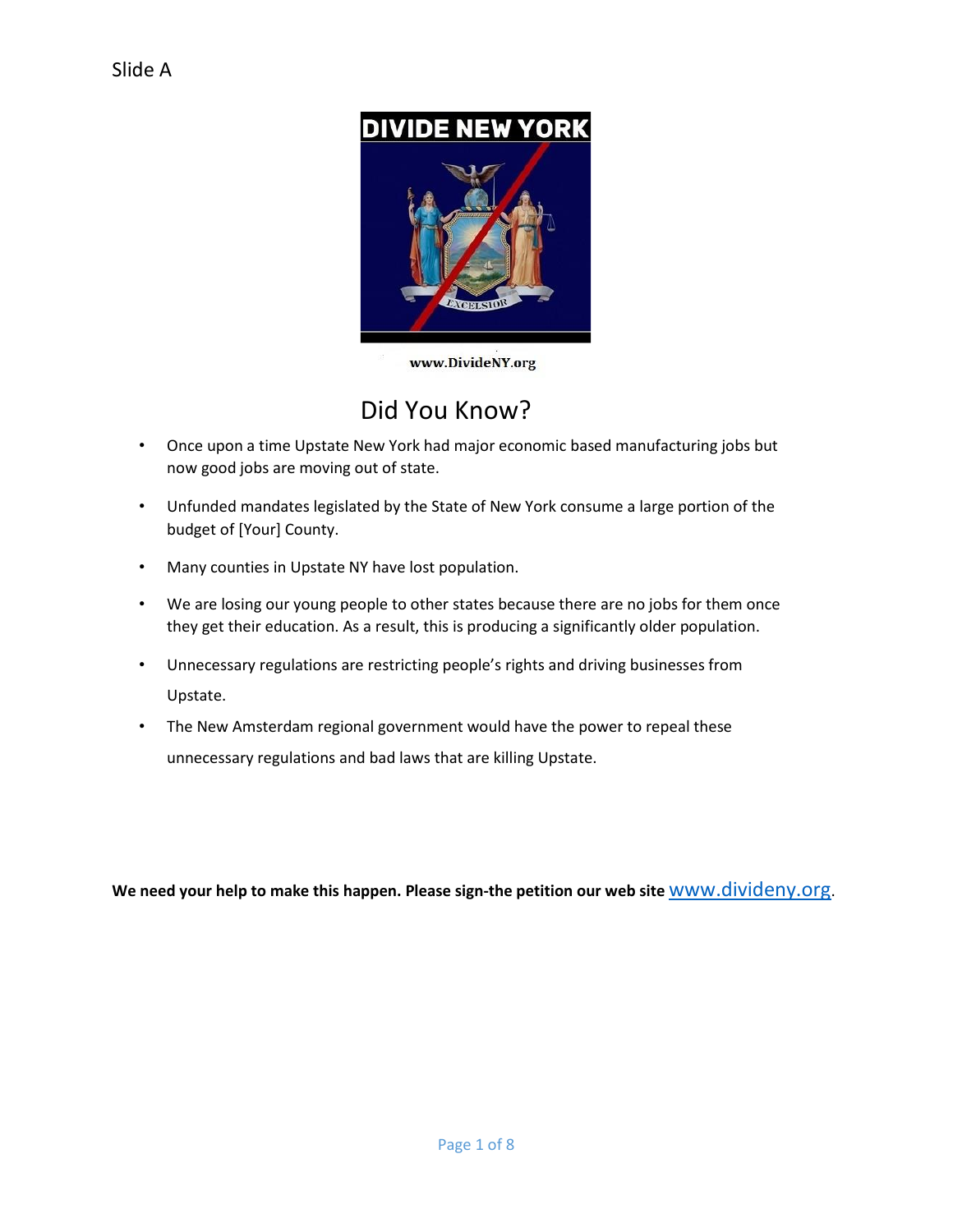**Our secession plan calls** for establishing a more republican form of government than the strange form of democracy that NYS currently has that allows Downstate to rule Upstate, which destroys good-paying jobs and only occasionally allows Upstate to block things that Downstate wishes to enact. **We would partition NYS into three autonomous regions: the New Amsterdam Region (upstate), the New York Region (downstate)**, and the **Montauk Region (NYC suburbs).** 

The token state government, which is necessary to comply with the US Constitution, would have about the same power as the Queen of England! Because we are forming regions and not creating a new state or moving counties between states, Congress can be legally bypassed. While the approval of both Congress and the state legislature is needed to divide NY into two states, an amendment to the New York State Constitution is all that is needed to divide our state into autonomous regions, which is almost the same as being separate states. Since Congress is unlikely to give the Northeast two more US Senate seats that a new state would require, the autonomous regions plan, with a token state government, is more likely to succeed.

This Amendment creates fully autonomous regions. Since we are forming autonomous regions and not a new state, some of the more expensive things are being left at the token state level. The boundaries of the regions are drawn to ensure that each has enough income to support itself, plus local governments and school districts are being freed from the many unfunded mandates that force local property taxes to be among the highest in the nation. The token state government is kept small by limiting its taxing power to a three (3) percent sales tax, with all other taxing power transferred to the regions.

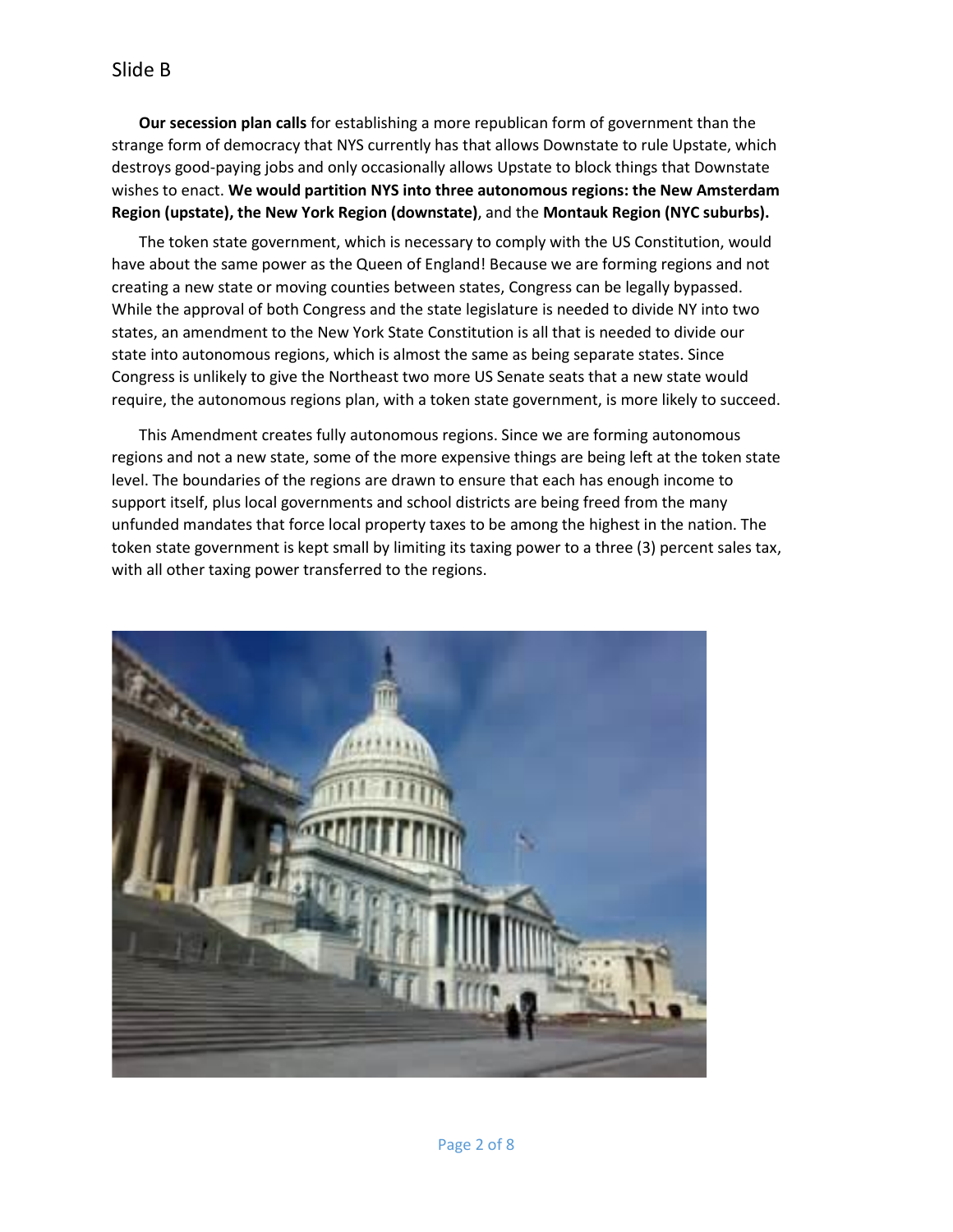### Slide C

The token state laws are limited to those related to the executive branch (for the state only), Indian affairs, legislative branch (for the state only), the National Guard, retirement issues & Social Security, state administrative procedures & state finance (for the state only), civil service (state employees only), the Court of Appeals, the State Court of Claims, state judicial conduct. All of the remaining laws, which cover about 3/4 of the current ones, become the regional laws of each region and are deleted from the state code. The SAFE Act and Common Core laws are among the ones that become regional laws. Each region can then independently modify or repeal them.

Regional senators from all regions will also serve as New York State senators, and regional assemblypersons from all regions will also serve as the New York State assemblypersons, with their votes weighted by the size of their respective districts. The regular sessions for regional legislatures are limited to January, February, and March. The fiscal years of each region will be from March 1 to last day of February. The state legislature regular session is limited to April and May, and the state fiscal year is from May 1 to April 30.

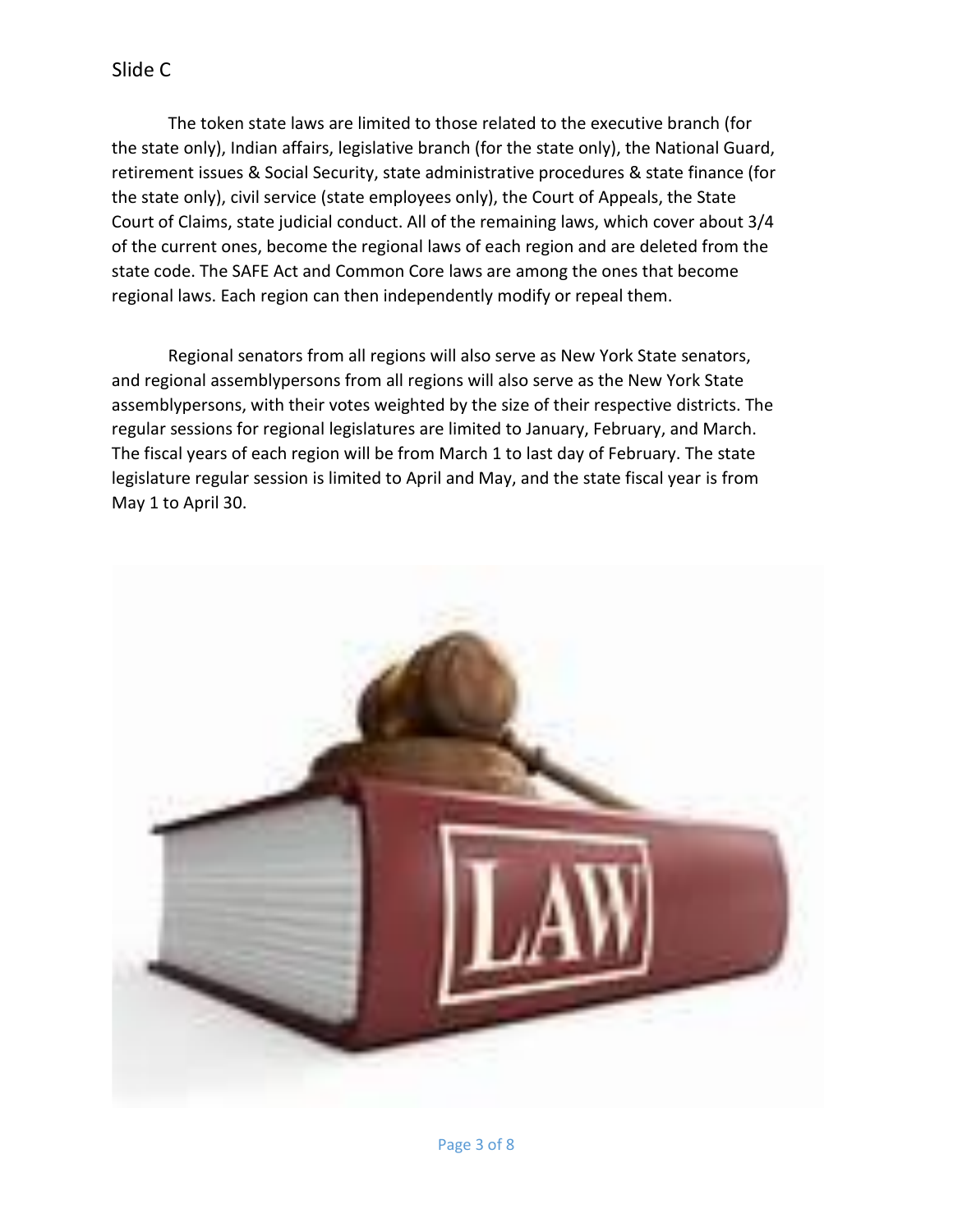Each region shall have an elected regional governor, regional lieutenantgovernor, and regional secretary of state. The regional governor appoints most officials including the regional Department of Education commissioner, and the regional secretary of state appoints the regional Attorney General and the regional Department of Motor Vehicles commissioner. The token state government will keep an elected governor, lieutenant-governor, and comptroller.

 In order to prevent opposition to the region's plan, the transfer of state departments/agencies/employees to regional departments/agencies/employees is explained in detail in the amendment, and **the pension system remains at the state level unchanged**. The New York & Montauk Regions would still pay for their residents attending New Amsterdam's regional colleges, and vice versa. Some prisons in the New Amsterdam Region will be owned by the New York or the Montauk Region. Local governments' ownership rights are not affected by this amendment, so the City of New York retains ownership of its water system.

Most of the powers of the NYS Court of Appeals are transferred to each newly created regional superior court, which has the final say on the ruling of its regional laws. Felonies can only be enacted under regional law, and judicial departments are adjusted so they do not cross regional boundaries.

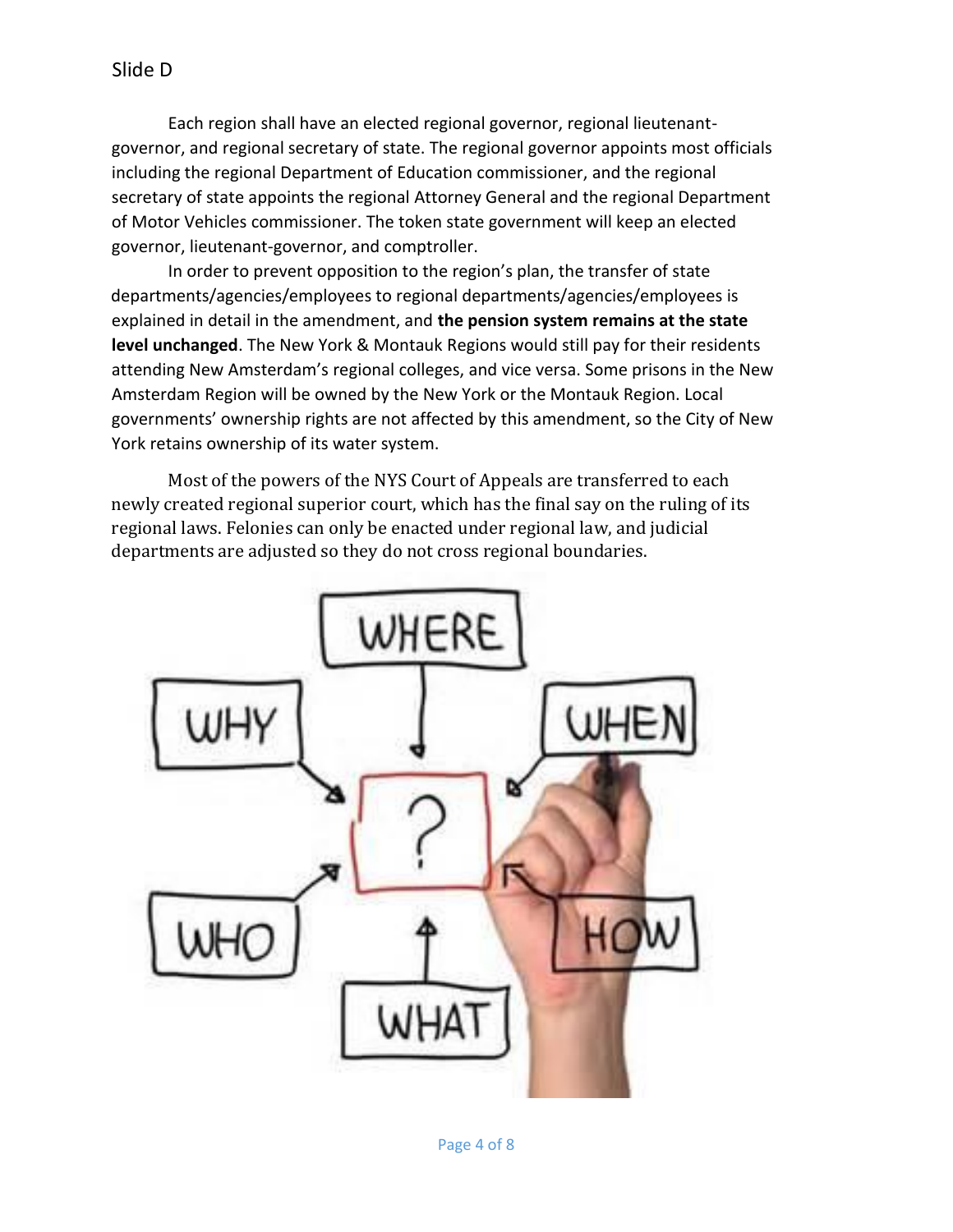The reason that the existing school funding formula does not work is that it covers both large downstate and smaller upstate districts. In addition, unfunded mandates cause NYS schools to cost much more to run than neighboring states, even as teachers are paid about the same. The mandates also include some noneducational related things. The regional legislatures would be required to review all unfunded mandates, and any that they wish to keep must be reapproved by a 3/5 vote of the regional legislature every 10 years. Each region will then design its own school funding formula.

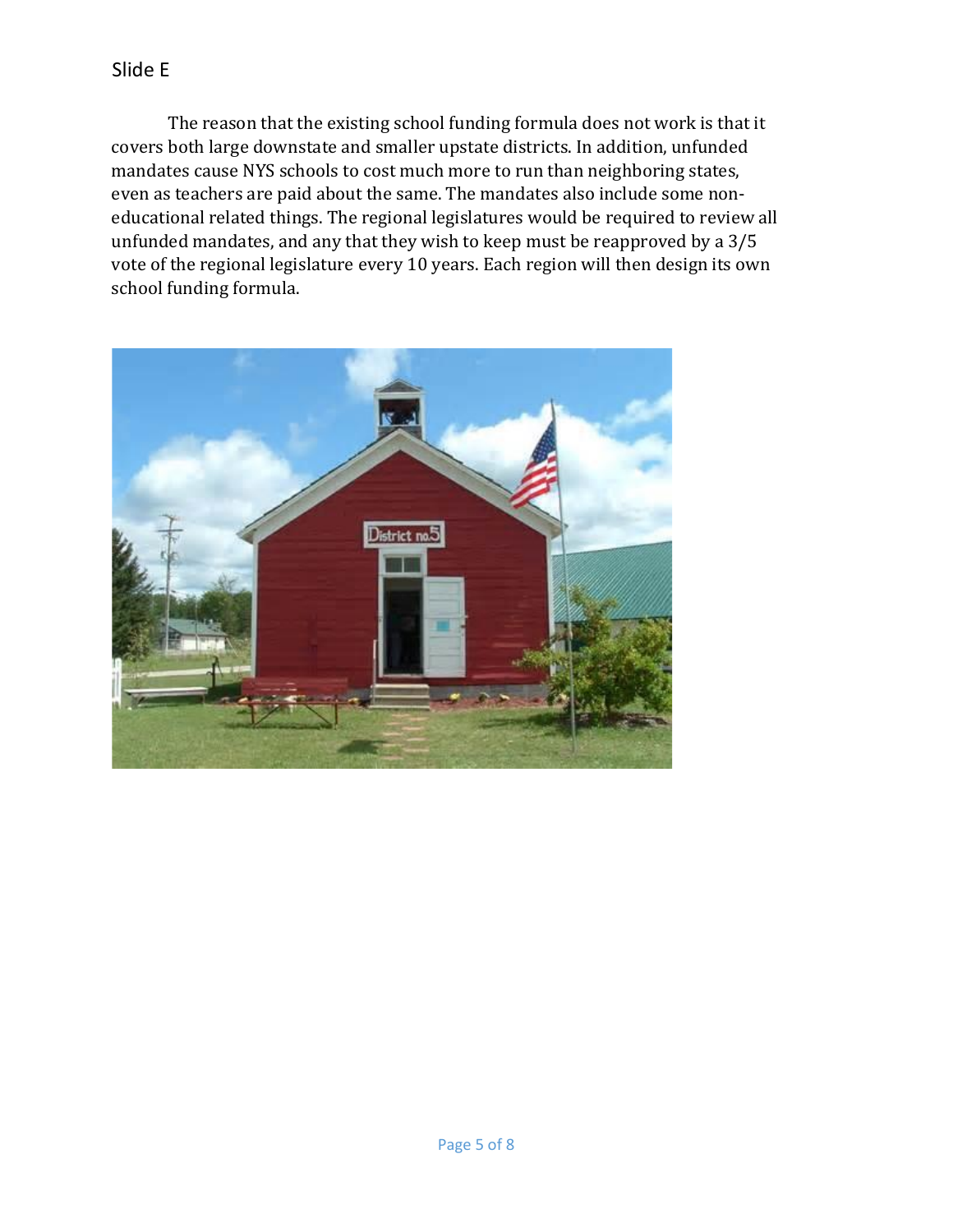Slide F

There are TWO methods (see below) to amend the NY State Constitution to divide the state into three autonomous regions that does not need the approval of Congress.

- 1) Every twenty years, the people of NYS get to vote on whether to hold a NY State Constitutional Convention. If the Convention is approved, delegates are elected the following November. The Convention can then submit amendments to the NY State Constitution directly to the voters. **Since the voters rejected the Convention in November 2017**; the next time the Convention vote will be held is November 2037, *so we are going with option #2*.
- 2) The NY Legislature must pass the amendment twice with an election of legislators, in between, and then it is submitted to the voters. If a **county/borough, town, city, or village adopts the home-rule resolution found on this web page (**<https://www.divideny.org/sample-email-town.html> [\)](http://www.newamsterdamny.org/ask-your-county.html) **their assemblyperson and NYS senator are obliged to co-sponsor Bill (amendment) 2021-22 #A04446/S4541**. If we can get more co-sponsors, there is a chance it could be passed. If the upstate economy continues to decline Downstate will have to supply more money to support Upstate, and that should increase support for the split.

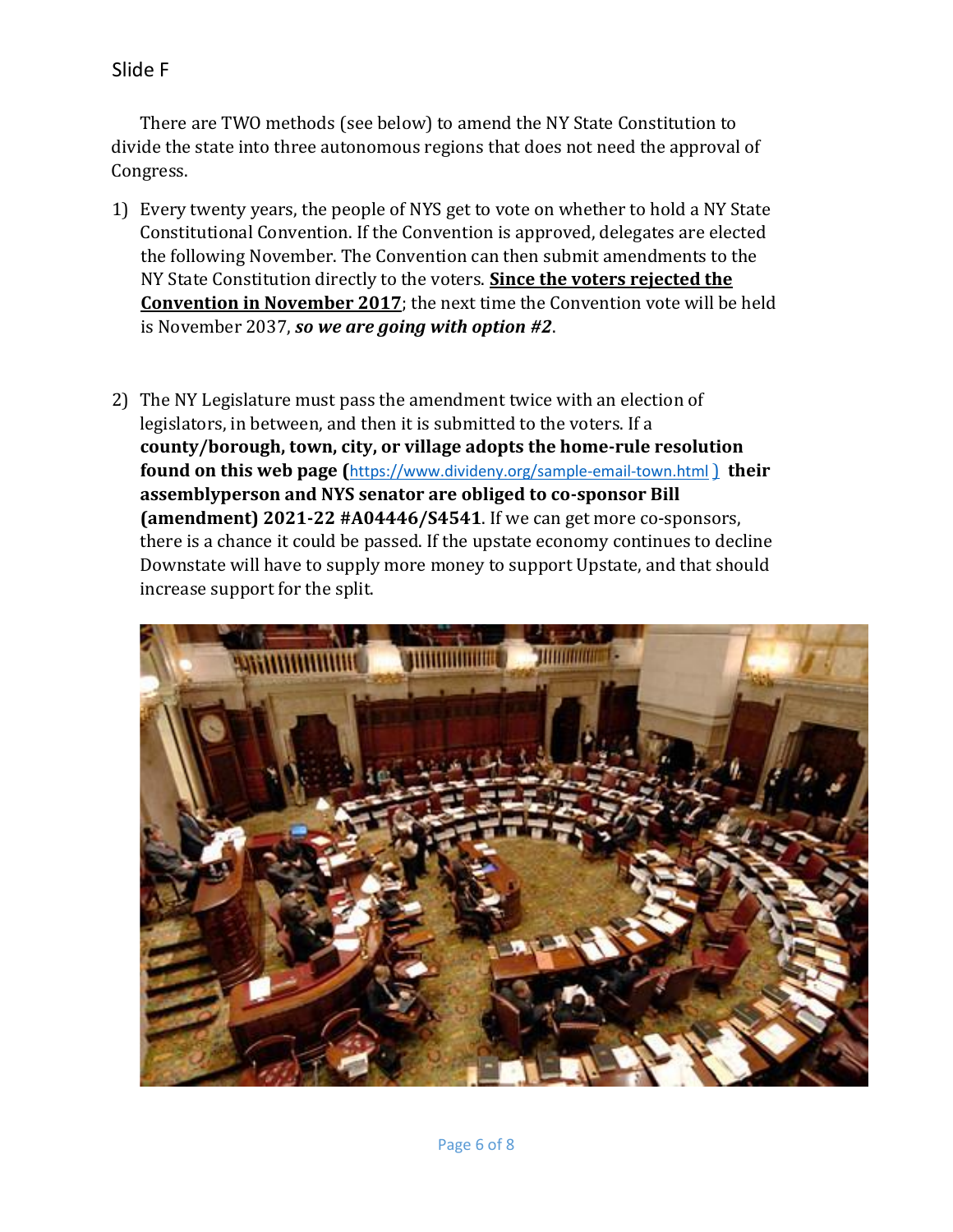You can help by contacting your local elected officials and ask them to adopt a home-rule resolution supporting autonomous regions. n NYS under the home rule clause, NYS Senators and Assembly(wo)men are obliged to co-sponsor a bill if a municipality in their district passes a home rule resolution, then the clerk sends a copy of the resolution, AND the bill numbers (2021-22 A04446/S4541) to their NY State legislators by certified US mail.

Note bill numbers change on Jan 1<sup>st</sup> of odd numbered years

#### SAMPLE HOME RULE RESOLUTION FOR COUNTIES

WHEREAS, the liberties, happiness and well-being of the citizens of [Your] County are often adversely affected by the laws, rules, regulations and edicts set forth by the State of New York; and

WHEREAS, unfunded mandates legislated by the State of New York consume a large portion of the budget of [Your] County, regardless of their effectiveness in [Your] County, which has led to higher taxes; and

It is THEREFORE RESOLVED that the \_\_\_\_\_\_[supervisors/legislators]\_\_ of \_ [county name] County have adopted this home-rule resolution and request that our NYS legislators support an amendment (2021-22 A04446/S4541) to the New York State Constitution to divide and partition our state into the Autonomous Regions of New Amsterdam, Montauk, and New York, with only a token state government.

-----------------------------------------------------------------------------------------------------------------

#### SAMPLE HOME RULE RESOLUTION FOR CITIES, TOWNS OR VILLAGES

WHEREAS, the excessive amount of bureaucracy and regulations has stifled economic growth and impedes small business start-ups, expansion, and growth, thus adversely affecting the economic viability of many businesses in our [city, town, or village]; and

It is THEREFORE RESOLVED that the [board/council] of the [City/Town/Village] of \_\_\_[city/town/village name] \_\_in the \_ [county name]\_\_County have adopted this homerule resolution and request that our NYS legislators support an amendment (2021-22 A04446/S4541) to the New York State Constitution to divide and partition our state into the Autonomous Regions of New Amsterdam, Montauk, and New York, with only a token state government.